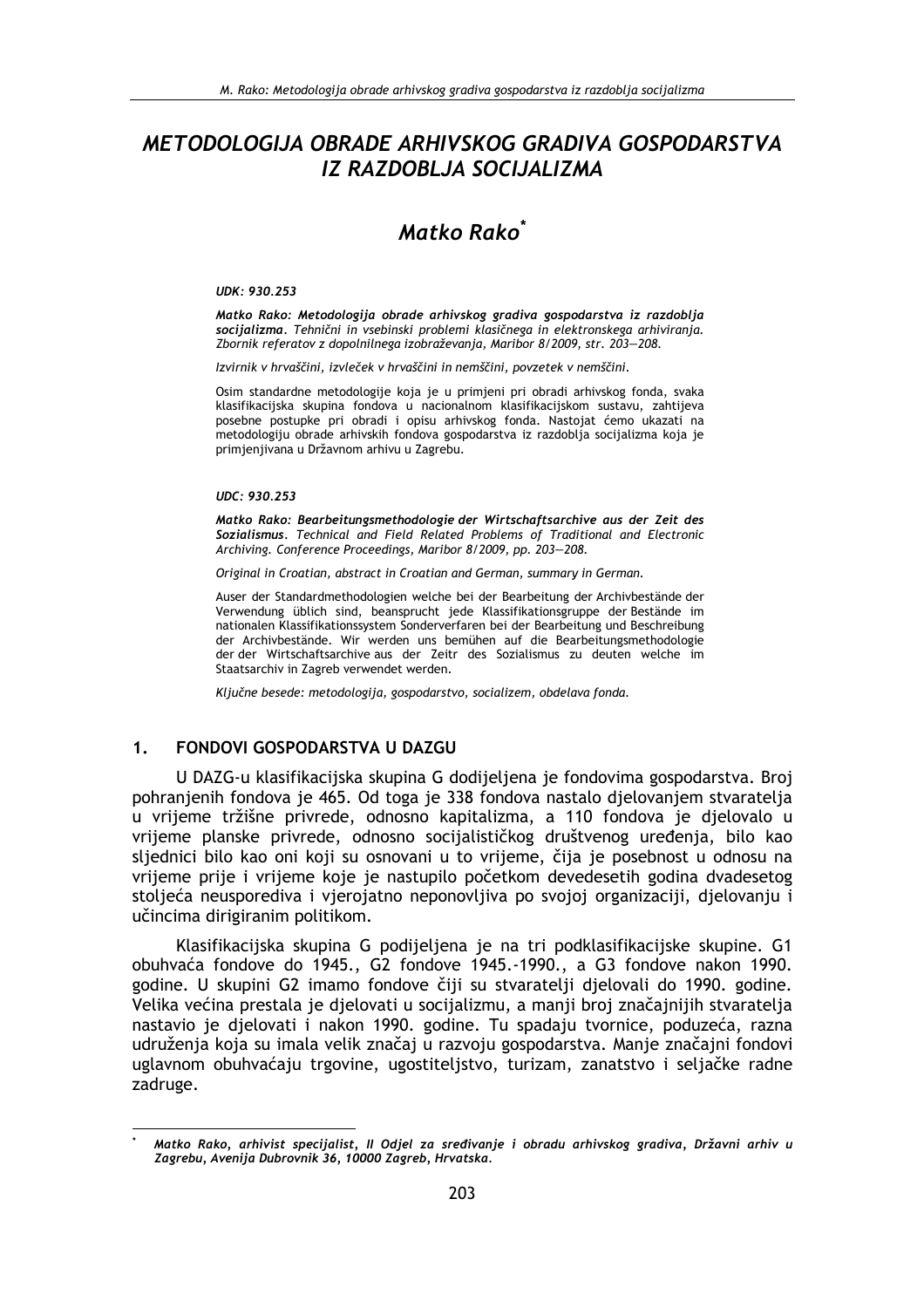#### $2.$ PRILIKE U GOSPODARSTVU U VRIJEME SOCIJALIZMA

Osnivaniem nove države Federativne Narodne Republike Jugoslavije 1945. uspostavljeno je novo društveno i političko uređenje koje se odrazilo i u gospodarskom životu. Prvi poslijeratni zakoni o organima narodne vlasti sankcioniraju centralističke tendencije, a principu demokratskog centralizma daju nove forme. Razlozi za to proizišli su iz potrebe izgradnje nove države te jedinstvenom i planskom razvoju cijele društvene zajednice. U tom cilju izgrađen je takav društveno gospodarski sustav u kojem je kroz državni oblik vlasništva odlučujuću ulogu u upravljanju imala država, posebno njezini najviši izvršni organi.

Nova državna uprava postupno je donosila zakone po kojima je sustavno postajala jedini vlasnik, titulirajući novostečenu imovinu sintagmom društveno vlasništvo.<sup>1</sup> Nastupilo je razdoblje socijalističkih društveno političkih i gospodarskih odnosa. Gospodarstvo je prošlo kroz specifičan razvojni put od centralističkog do tzv. radničkog samoupravljanja izgrađenog na koncepciji udruženog rada. Važno je naglasiti činjenicu da su gospodarski resursi u početku bili u državnom, a zatim u društvenom vlasništvu. Najveći dio vlasništva pripadao je državi, manji gradu, a najmanji je ostao u privatnom vlasništvu.

Već su Odlukom Antifašističkog vijeća narodnog oslobođenja Jugoslavije od 21. studenoga. 1944. predviđeni organi koji će donositi odluke o prijelazu imovine u državno vlasništvo, a to su Kotarski sudovi i Gradska komisija za konfiskaciju. Istom odlukom osnovani su organi koji su štitili i upravljali tom imovinom. Osnovana je Državna uprava narodnih dobara<sup>2</sup> pri Saveznoj vladi FNRJ, koja je bila pod upravom Povjereništva, odnosno ministarstva za industriju. DUND se dijelio na odsjeke od kojih je svaki imao djelokrug upravljanja dobrima u određenoj oblasti industrije, građevinarstva, trgovine itd. DUND je prestao djelovati 14. lipnja 1946., a poslove je preuzela Komisija za narodnu imovinu vlade Federativne Narodne Republike Jugoslavije. Komisija je prestala djelovati 28. siječnja 1947., a poslovi su prešli na odgovarajuća savezna ministarstva.

Pri republičkoj vladi osnovana je Zemaljska uprava narodnih dobara Federalne Hrvatske<sup>3</sup>, koja je djelovala preko okružnih, odnosno gradskih Uprava narodnih dobara, davala im smjernice za rad i vršila kontrolu nad njihovim djelovanjem. Kao takva štitila je imovinsko pravne interese države, evidentirala imovinu, davala pravna mišljenja i vodila sporove, postavljala upravitelje nad podržavljenom imovinom, te vodila evidenciju o cjelokupnoj imovini Federativne države Hrvatske koja je došla pod državnu upravu ili prešla u državno vlasništvo.

Zakon o konfiskaciji imovine i izvršenju konfiskacije, SL, 40/45, 70/45.

Zakon o potvrdi i izmjenama i dopunama Zakona o konfiskacije imovine i izvršenju konfiskacije, SL, 61/46.

Zakon o nacionalizaciji privatnih privrednih poduzeća, SL, 98/46, 35/48.

Zakon o nacionalizaciji najamnih zgrada i građevinskog zemljišta, SL 52 /

Zakon o agrarnoj reformi i kolonizaciji, SL, 64/45, 24/46, 101/47, 105/48, 21/56, 55/57, 10/65. Osnovni zakon o eksproprijaciji, SL, 28/47.

zakon o poljoprivrednom zemljišnom fondu općenarodne imovine i dodjeljivanju zemlje poljoprivrednim<br>Zakon o poljoprivrednom zemljišnom fondu općenarodne imovine i dodjeljivanju zemlje poljoprivrednim Zakon o komasaciji zemljišta, NN, 60/54.

DUND, SL DFJ, 1945.

ZUND, NN 55/1945.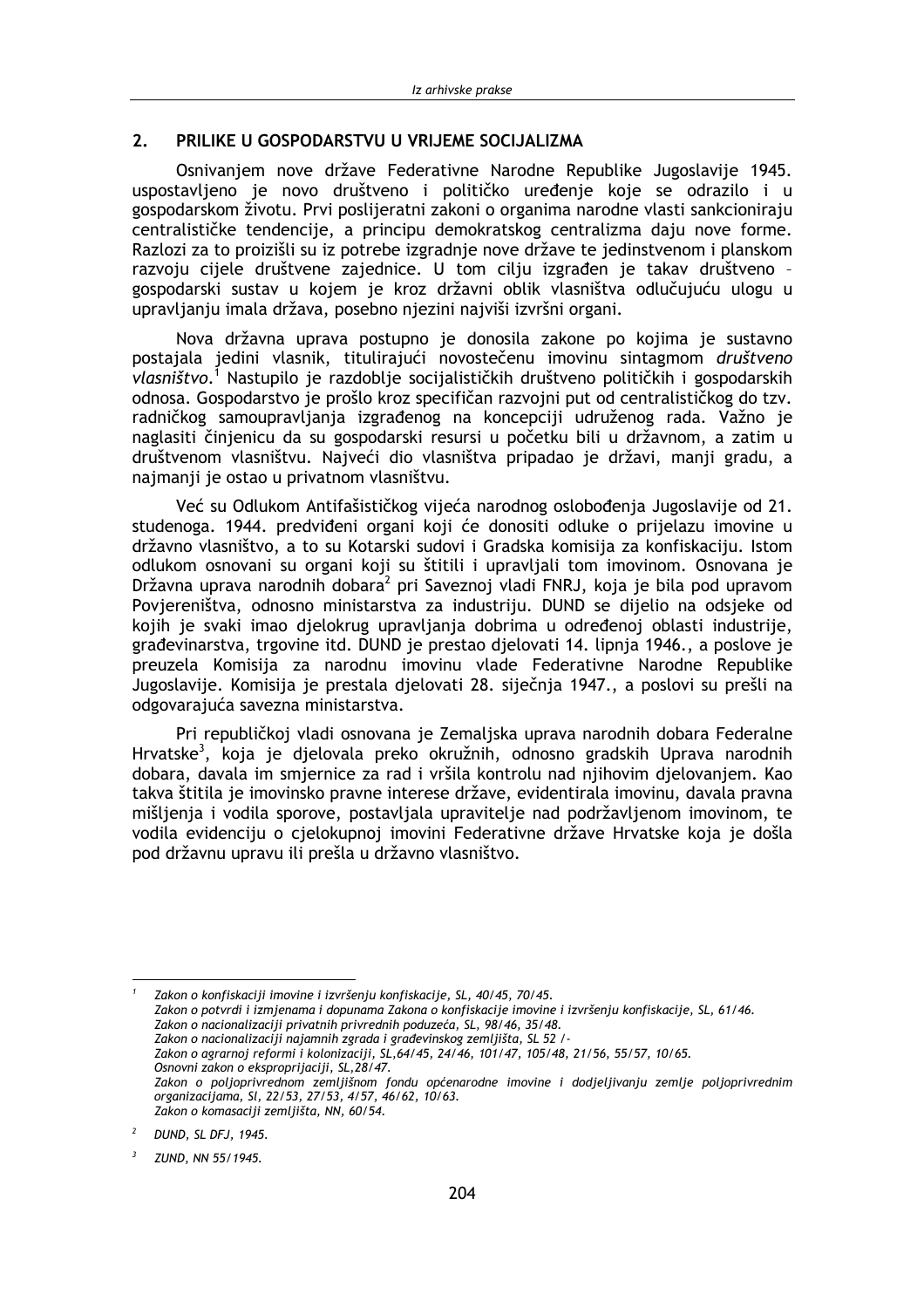## PRILIKE NA PODRUČJU NADLEŽNOSTI DAZG -a

S područia nadležnosti Državnog arhiva u Zagrebu su i fondovi uprave nastali djelovanjem oblasti, okruga i kotara Zagreb, a od najvećeg značaja i s najvećim brojem gospodarskih subjekata, detaljnije će biti prikazan utjecaj stvaratelja fonda uprave na gospodarstvene prilike na području grada Zagreba.

Upravno - teritorijalne jedinice od Narodnog odbora oblasti Zagreb (1949.-1951.), Okružnog narodnog odbora Zagreb (1945.-1947.), Narodnog odbora kotara Zagreb (1945.-1955.), Narodnog odbora grada Zagreba (1945.-1963.) Narodnog odbora općina (1952.-1063.), Skupštine grada Zagreba (1963.-1990.), Skupština općine, (1963.-1967). / (1974.-1990.) bile su kao izvršna tijela strukturirane kroz povjereništva, odnosno odjele za sve grane gospodarstva dok je općina kao upravno teritorijalna jedinica imala samo jedan odjel.

Tijekom navedenog razdoblja često su se događale promjene glede naziva odjela i drugih tijela pri upravi koje su bile u svezi s promjenama u bivšoj državi tako da nije bilo jezične ujednačenosti. Stoga ću upotrijebiti izvorne nazive, iako želim samo istaknuti njihovu brojnost i u nekom razdoblju paralelno djelovanje.

Ilustracije radi navest ćemo sva tijela uprave koja su se odnosila na grane u gospodarstvu pri Narodnom odboru oblasti Zagreb do kraja njegova djelovanja 1951. godine. Postojalo je Povjereništvo za industriju i obrt, Povjereništvo za lokalnu privredu, Povjereništvo za državne nabavke, trgovinu i ugostiteljstvo, Povjereništvo za polioprivredu, Poviereništvo za šumarstvo, Poviereništvo za financije, Povjereništvo za stambene i komunalne poslove, a pri Okružnom narodnom odboru Zagreb do kraja djelovanja 1947. postojali su Odjel trgovine i opskrbe, Odjel za poljoprivredu, Odjel za šumarstvo, Odjel za obrt i industriju, Odjel građevinski i tehnički odjel Pri Narodnom odboru kotara Zagreb postojali su također odjeli za pojedine grane gospodarstva.

Navedena tijela uprave, svako na svojoj razini sudjelovali su u ostvarivanju općedržavnog plana. Narodni odbor okruga rukovodio je u izgradnij i primjeni vlastitog privrednog plana te su u oblasti plana donosili i ostvarivali okružni privredni plan, razmatrli i davali mišlienia o planovima određenih ustanova i poduzeća, a glede područia industrije i obrta upravljali su državnim industrijskim poduzećima, davali dozvole za rad privatnim i zadružnim industrijskim i obrtnim poduzećima i radnjama; određivali proizvodne zadatake industrijskim i obrtnim poduzećima u okviru privrednog plana, osnivali i upravljali okružnim građevinskim poduzećima i davali dozvole za osnivanje privatnih građevinskih poduzeća i poduzeća za proizvodnju građevinskog materijala.

U oblasti trgovine su vodili brigu o organizaciji unutarnjeg tržišta u okrugu uključujući određivanje i kontrolu cijena, reguliranju održavanja sajmova, visini naknade za transportne i slične usluge; planiranju snabdijevanja u okrugu, otkupu sirovina i namirnica, rukovođenju raspodjelom racioniranih namirnica, te borbi protiv špekulacije; osnivanje i rukovođenje okružnim trgovačkim poduzećima, kao i davanje dozvola privatnim i zadružnim trgovačkim poduzećima.

Od 1950 godine koristili su se različiti nazivi tijela uprave. Tako su postojala Povjereništva 1949.-1951. g. Savjeti 1950.-1951. g., Odjeli sve do 1963. g. Sekretarijati od 1956.-1967. g. kada se uvode nove upravno teritorijalne jedinice, Skupština grada Zagreba i Skupština općine, koja je imala samo jedan odjel za područje gospodarstva. Uz navedene organe uprave postojali su i komiteti, zavodi, komisije, savjeti, inspektorati, sve do 1990. godine.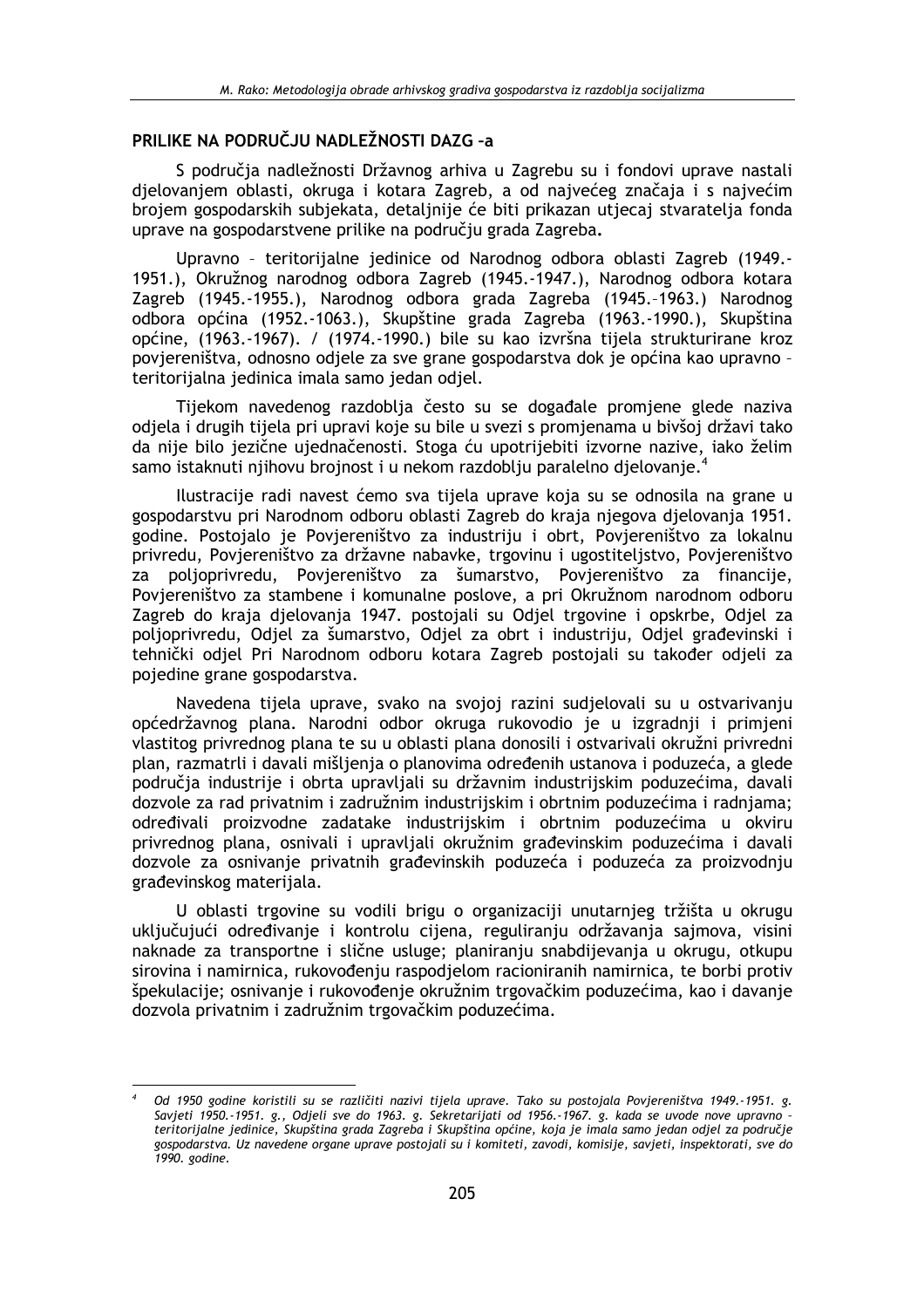## 2.1.1. PRILIKE NA PODRUČJU GRAD ZAGREBA

Od osnivania Narodnog odbora grada Zagreba 1945, sve do 1963, postojali su mnogobrojni odjeli: Odjel za zanatstvo i obrt, Odjel za trgovinu i obrt, Odjel za turizam i ugostiteljstvo, Povjereništvo za državne nabavke, Odjel za poljoprivredu, Odjel za financije, Odjel za građevinarstvo, Odjel za komunalne poslove, Odjel za lokalni saobraćaj, Odjel za stambene poslove, Odjel za narodnu imovinu.

Paralelno uz odjele gospodarstva postojala je Gradska uprava narodnih dobara<sup>5</sup> i Direkcije.

Predsjedništvo vlade Narodne Republike Hrvatske osnovalo je GUND krajem mieseca svibnia 1945. na osnovu saveznih propisa. GUND je imao zadatak štititi imovinu i provoditi savezne zakone. Odlukom Predsjedništva vlade Narodne Republike Hrvatske od 12. ožujka 1946. ukinut je GUND i osnovan Odjel narodne imovine Gradskog narodnog odbora koji je djelovao do mjeseca ožujka 1947. godine.

Direkcije kao administrativno - operativno rukovodstvo državnih i gradskih poduzeća osnivane su za pojedine grane gospodarstva. Tako su postojale direkcije komunalnih poduzeća, gradskih opskrbih poduzeća, automobilskog saobraćaja, polioprivrednih poduzeća, prehrambenih poduzeća, poduzeća za proizvodnju građevinskog materijala, gradskih saobraćajnih poduzeća, trgovačkih poduzeća, ugostiteljskih poduzeća, građevnih poduzeća, kemijske i grafičke industrije, metalne industrije i za tekstil i kožu.

Osnivanje i ukidanje Direkcija provodio je Gradski narodni odbor od 1947.-1952. godine. U okviru svoje nadležnosti vodile su skrb o pravilnoj organizaciji poduzeća, sastavljanju radnih i financijskih planova, o prenošenju obrtnih sredstava na druga poduzeća, snabdijevanju i prodaji proizvoda, provodile financijsku reviziju kao i kadrovsku politiku.

Vidljivo je da u novom društveno - političkom uređenju nije ništa izmicalo nadzoru države. Osim zakonske regulative i dostupne literature, nastojali smo uvidom u arhivsko gradivo fondova br. 37 Narodni odbor grada Zagreba i fonda br. 948 Skupština grada Zagreba (1963.-1990.) pohranjenih u DAZG-u utvrditi strukturu stvaratelia fonda, te proučiti sadržaj nama bitnih cielina fonda, odnosno onih koje se odnose na opisanu problematiku. Iz svega je vidlijvo da su odjeli na svojoj razini vodili brigu o gospodarskim subiektima ovisno o dielatnosti.

Tako je Odjel za trgovinu i opskrbu preuzimao trgovačke i ugostiteljske subjekte, Odjel za industriju i obrt one obrte koji su se bavili proizvodnjom i tvornice koje su bile u nadležnosti grada, Odjel za komunalne poslove i građevinarstvo imao je nadležnost nad zemljištem i objektima privrednog sadržaja koji su kasnije dodjeljivani nekim postojećim ili osnovanim privrednim subjektima. Sredstva za proizvodnju kao što su strojevi, zatečene sirovine, gotovi proizvodi preuzimao je svaki odjel na koje se određeno odnosilo.

Raspadom Socijalističke Federativne Republike Jugoslavije i stvaranjem samostalne suverene Republike Hrvatske, upravna tijela općina prestala su djelovati 31. 12. 1990.  $g^6$ 

GUND.

NN 90/92.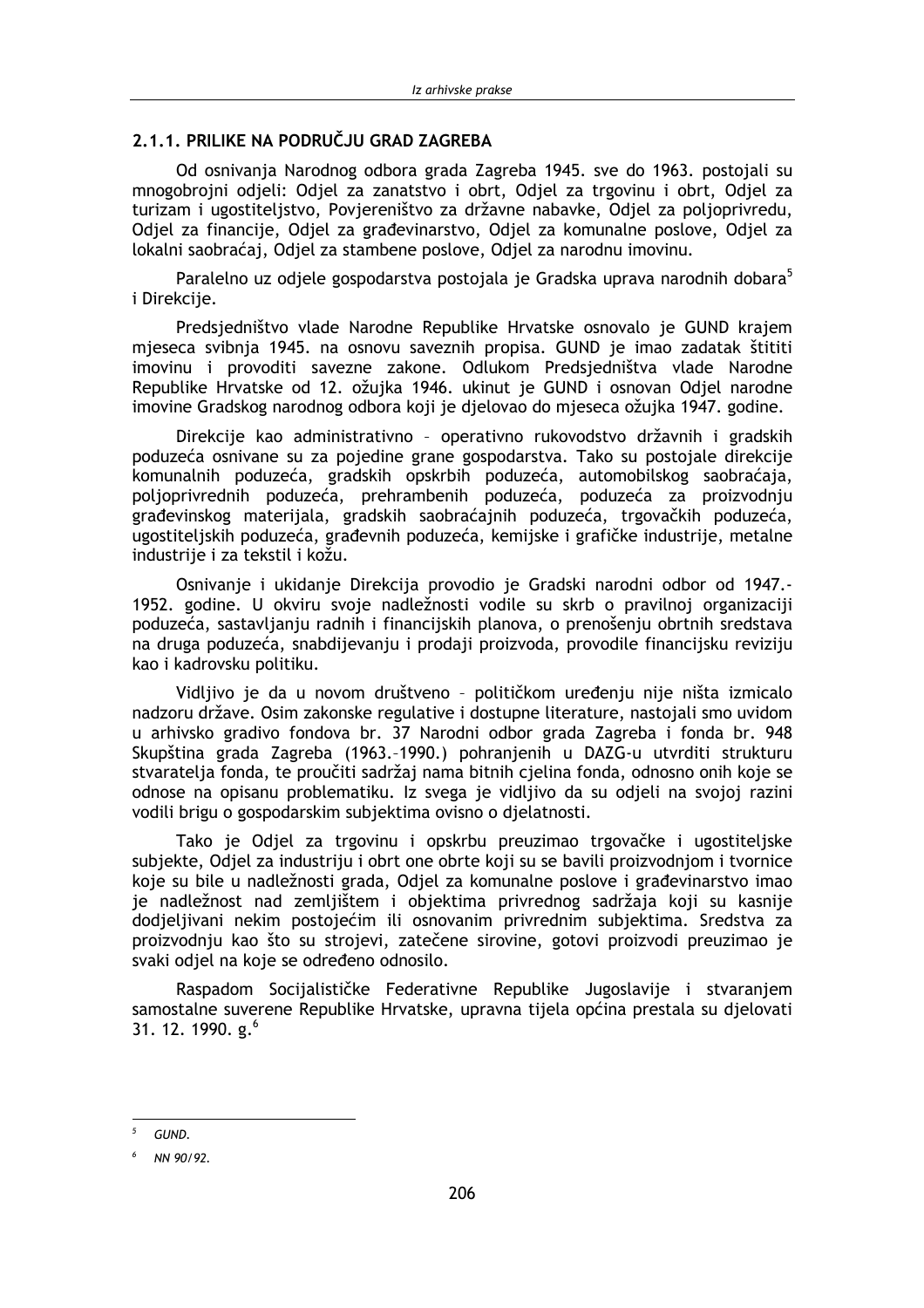Tijela gradske uprave djelovala su do 1992. g.<sup>7</sup> kada je donesen Zakon o gradu Zagrebu, kojim je uspostavljeno novo ustrojstvo uprave grada Zagreba.

#### $\overline{\mathbf{3}}$ PRELIZIMAN JE GRADIVA FONDOVA GOSPODARSTVA

Navedena društveno - politička situacija 1945. odrazila se i na preuzimanje arhivskog gradiva fondova gospodarstva, oformljenje fondova i u konačnici na njihovo sredivanje i opis.

U razdoblju od 1945.- 1950. brojni gospodarski subjekti slijedom zakona nove države likvidirani su, drugi su nastavili s radom pod novim imenom, a malobrojni su produžili neometano djelovati.

Stoga je već 1947. započelo preuzimanje arhivskog gradiva fondova gospodarstva i preuzimano je u više navrata od imatelja Gradskog narodnog odbora. Uz fondove čiji su stvaratelji likvidirani poslije 2. svjetskog rata do sedamdesetih godina dvadesetog stoljeća preuzimani su stvaratelji koji nisu likvidirani, već su nastavili djelovati u socijalizmu, ali i stvaratelji koji su osnovani i ukinuti u socijalizmu. U DAZGU je pohranjeno oko tridesetak takvih fondova i radi se uglavnom o fondovima zadruga, trgovina i ugostiteljstva. Osnivanjem države Hrvatske i prelaskom na tržišnu privredu, odnosno kapitalističku ekonomiju, brojni gospodarski subjekti su prestali s radom, a neki od njih su i preuzeti u Arhiv.

Kako su u početku zapisnici sastavljani u samom arhivskom sabirnom centru ili naknadno u Arhivu gdje se navodi Odjel imovine Gradskog narodnog odbora kao imatelj koji predaje arhivsko gradivo Arhivu, važno je istaknuti da su primopredajni popisi obuhvaćali pet, deset i više fondova. Ta praksa se nastavila i nadalje. Manji broj fondova preuzet je od stvaratelja pojedinačno i kod kojeg se sastavljao zapisnik. Popisi arhivskog gradiva bili su manjkavi i najčešće su sadržavali tehničke jedinice, a rijetko vrstu arhivskog gradiva ili serije.

Uvidom i analizom predmetnih fondova gospodarstva u Državnom arhivu u Zagrebu može se zaključiti da je preuzimano gradivo od imatelja i stvaratelja bez nekog temeljitog vrednovanja, odnosno kategorizacije. Arhivsko gradivo je bilo nesređeno, najčešće u velikim ambalažnim kutijama ili svežnjevima.

Važno je kazati da je zajsta trebalo početi od prve faze sređivanja i to kad je u pitanju identifikacija fonda, ali isto tako i oformljenje fonda prema pravilima struke, prvenstveno razdoblje djelovanja stvaratelja prema klasifikaciji, važećoj onda kao i danas, a ta je razdjelnica 1945. godina. Naime, koko su neki stvaratelji djelovali u prethodnoj državi i nastavili djelovati kratko, do likvidacije u novostvorenoj, javilo se pitanje formiranja fonda. Puno jednostavnije je bilo oformiti fond čiji je stvaratelj započeo i završio s radom u socijalizmu. Kod najznačajnijih stvaratelja, njih petnaestak, koji su nastavili s radom i u socijalizmu gotovo do devedesetih godina 20. stoljeća bitno je bilo ustvrditi da je riječ o slijedniku, često puta s istim opisom nadležnosti, ali druge upravljačke strukture. Analizom ovih fondova imamo mogućnost zorno na arhivskom gradivu komparativnom metodom uvidjeti posebnosti rada i upravljanja u vremenu do 1945. i poslije 1945. godine.

Posebnu pažnju trebalo je posvetiti zapisnicima i popisu arhivskog gradiva, posebno kod zapisnika koji sadrže deset i više fondova. Kako sam zatekao u dosjeima

 $7$  NN 90/92.